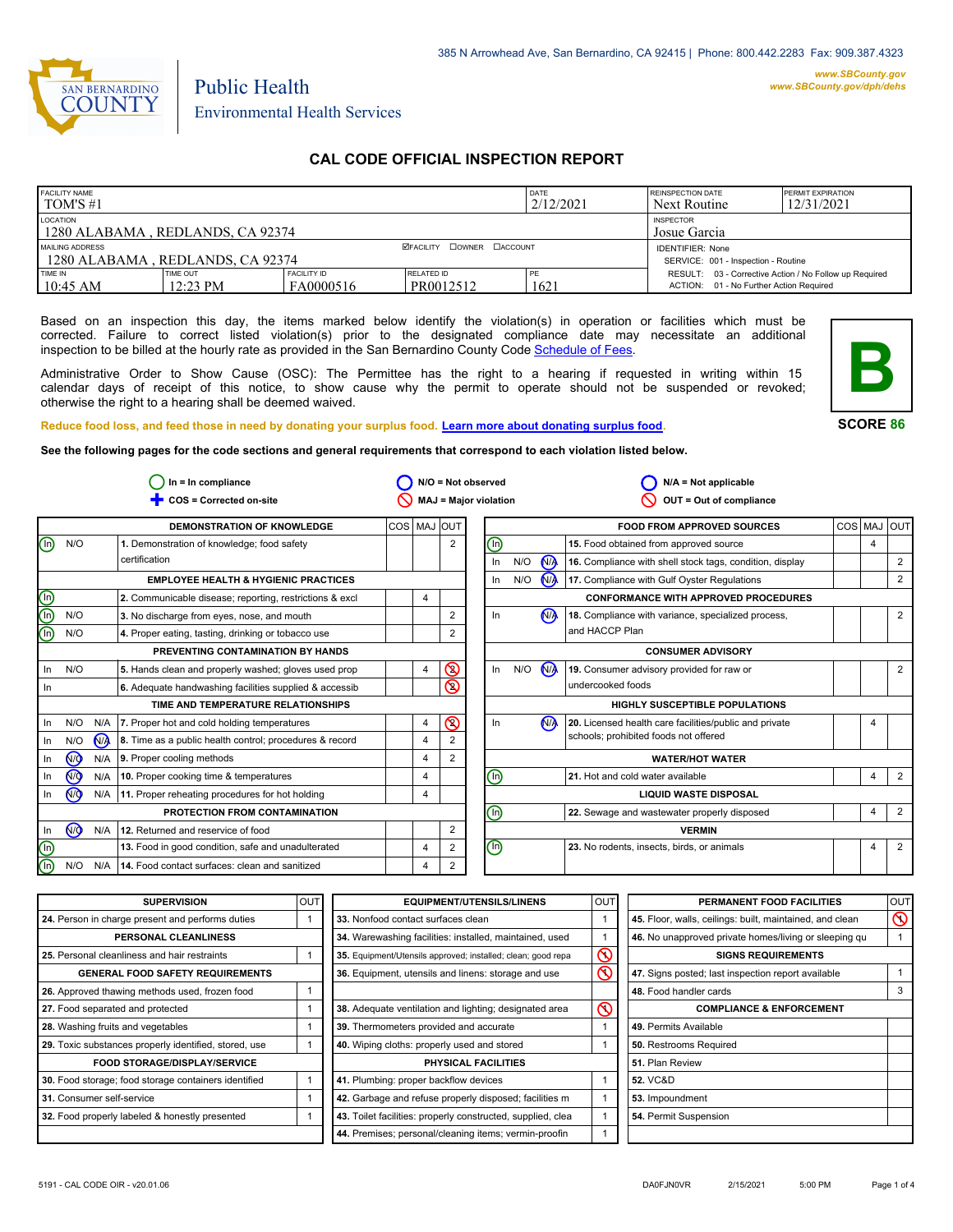

## **CAL CODE OFFICIAL INSPECTION REPORT**

| <b>FACILITY NAME</b><br>TOM'S #1                                                                                                                                                                                                                                                                                                                                             |                                                                                                                                                                                                                                                                                                                                             |                                                                                                                                                                                                                                                                                                                                                                                                                                                                                                                                                                                                                                                                                                                                                                                               | DATE<br>2/12/2021                |              |  |  |
|------------------------------------------------------------------------------------------------------------------------------------------------------------------------------------------------------------------------------------------------------------------------------------------------------------------------------------------------------------------------------|---------------------------------------------------------------------------------------------------------------------------------------------------------------------------------------------------------------------------------------------------------------------------------------------------------------------------------------------|-----------------------------------------------------------------------------------------------------------------------------------------------------------------------------------------------------------------------------------------------------------------------------------------------------------------------------------------------------------------------------------------------------------------------------------------------------------------------------------------------------------------------------------------------------------------------------------------------------------------------------------------------------------------------------------------------------------------------------------------------------------------------------------------------|----------------------------------|--------------|--|--|
| LOCATION                                                                                                                                                                                                                                                                                                                                                                     | 1280 ALABAMA, REDLANDS, CA 92374                                                                                                                                                                                                                                                                                                            |                                                                                                                                                                                                                                                                                                                                                                                                                                                                                                                                                                                                                                                                                                                                                                                               | <b>INSPECTOR</b><br>Josue Garcia |              |  |  |
|                                                                                                                                                                                                                                                                                                                                                                              |                                                                                                                                                                                                                                                                                                                                             | 5. HANDS CLEAN AND PROPERLY WASHED; GLOVES USED PROPERLY                                                                                                                                                                                                                                                                                                                                                                                                                                                                                                                                                                                                                                                                                                                                      | ⚠                                | <b>MAJOR</b> |  |  |
| <b>POINTS</b>                                                                                                                                                                                                                                                                                                                                                                | Compliance date not specified<br><b>Not In Compliance</b><br>Violation Reference -                                                                                                                                                                                                                                                          | Inspector Comments: Observed employee wearing black gloves, use a wet wiping cloth to sanitize the<br>cutting board in front of cold holding unit, then proceed to continue food prep without washing hands between<br>tasks.                                                                                                                                                                                                                                                                                                                                                                                                                                                                                                                                                                 |                                  |              |  |  |
|                                                                                                                                                                                                                                                                                                                                                                              |                                                                                                                                                                                                                                                                                                                                             | Ensure employee removes gloves, washes hands appropriately, then dons a new pair of gloves if necessary<br>prior to returning to work with food prep.                                                                                                                                                                                                                                                                                                                                                                                                                                                                                                                                                                                                                                         |                                  |              |  |  |
| Ensure all employees wash hands at the following times: before beginning work; before handling<br>food/equipment/utensils; as often as necessary, during food preparation, to remove soil and contamination;<br>when switching from working with raw to ready-to-eat foods, after touching body parts; after using toilet room;<br>or any time when contamination may occur. |                                                                                                                                                                                                                                                                                                                                             |                                                                                                                                                                                                                                                                                                                                                                                                                                                                                                                                                                                                                                                                                                                                                                                               |                                  |              |  |  |
| Note: Directed employee to wash hands                                                                                                                                                                                                                                                                                                                                        |                                                                                                                                                                                                                                                                                                                                             |                                                                                                                                                                                                                                                                                                                                                                                                                                                                                                                                                                                                                                                                                                                                                                                               |                                  |              |  |  |
|                                                                                                                                                                                                                                                                                                                                                                              | 113953.3, 113953.4, 113961, 113968, 113973 (b-f))                                                                                                                                                                                                                                                                                           | Violation Description: Employees are required to wash their hands: before beginning work; before handling food / equipment / utensils; as often as<br>necessary, during food preparation, to remove soil and contamination; when switching from working with raw to ready to eat foods, after touching body parts;<br>after using toilet room; or any time when contamination may occur. Gloves shall be worn if an employee has cuts, wounds, fake nails, nail polish, and/or<br>rashes. Gloves are to be used for no more than one task. Employees are not to wrap or package leftover food using bare hands or unclean utensils. Hand<br>sanitizers may be used after proper hand washing. Employees handling food must have fingernails that are trimmed, cleanable, and smooth. (113952, |                                  |              |  |  |
|                                                                                                                                                                                                                                                                                                                                                                              |                                                                                                                                                                                                                                                                                                                                             | More Information: http://www.sbcounty.gov/uploads/dph/dehs/Depts/EnvironmentalHealth/EHSDocuments/HandwashingDoneRight.pdf                                                                                                                                                                                                                                                                                                                                                                                                                                                                                                                                                                                                                                                                    |                                  |              |  |  |
|                                                                                                                                                                                                                                                                                                                                                                              |                                                                                                                                                                                                                                                                                                                                             | 6. ADEQUATE HANDWASHING FACILITIES SUPPLIED & ACCESSIBLE                                                                                                                                                                                                                                                                                                                                                                                                                                                                                                                                                                                                                                                                                                                                      |                                  |              |  |  |
| <b>POINTS</b>                                                                                                                                                                                                                                                                                                                                                                | Inspector Comments: Observed handwash facility located in employee restroom missing paper towels in<br>Compliance date not specified<br>approved dispenser.<br><b>Not In Compliance</b><br>2<br><b>Violation Reference -</b><br>Ensure all handwash facilities are provided with soap and paper towels in approved dispensers at all times. |                                                                                                                                                                                                                                                                                                                                                                                                                                                                                                                                                                                                                                                                                                                                                                                               |                                  |              |  |  |
|                                                                                                                                                                                                                                                                                                                                                                              |                                                                                                                                                                                                                                                                                                                                             |                                                                                                                                                                                                                                                                                                                                                                                                                                                                                                                                                                                                                                                                                                                                                                                               |                                  |              |  |  |
| unclean. (113953.1)                                                                                                                                                                                                                                                                                                                                                          |                                                                                                                                                                                                                                                                                                                                             | Violation Description: Handwashing soap and towels or drying device shall be provided in dispensers; dispensers shall be maintained in good repair.<br>(113953.2) Adequate facilities shall be provided for hand washing. (113953, 113953.1, 114067(f)). Handwashing sink is not separated from a warewashing<br>sink by a 6 inch high metal splashguard or 24 inch separation. (113953) Handwashing sinks shall not be obstructed, inaccessible, used improperly or kept                                                                                                                                                                                                                                                                                                                     |                                  |              |  |  |

|                                                                                                                    | 7. PROPER HOT AND COLD HOLDING TEMPERATURES                                                                                                                                                                                                                                                          | <b>MAJOR <math>\triangle</math></b> |  |
|--------------------------------------------------------------------------------------------------------------------|------------------------------------------------------------------------------------------------------------------------------------------------------------------------------------------------------------------------------------------------------------------------------------------------------|-------------------------------------|--|
| POINTS Compliance date not specified<br>Not In Compliance<br>Violation Reference - HSC -<br>113996, 113998, 114037 | Inspector Comments: Observed raw shell eggs stored in the cold holding drawers underneath griddle<br>measuring 67-70 F. Upon questioning, employee stated the eggs were left out on the table for approximately 2<br>hours during the morning rush and were placed back into the unit only recently. |                                     |  |
|                                                                                                                    | Ensure potentially hazardous foods are held at or below 41 F or at or above 135 F.                                                                                                                                                                                                                   |                                     |  |

Corrected on site: Operator placed eggs back into the walk in refrigerator.

**Violation Description:** Potentially hazardous foods shall be held at or below 41F or at or above 135F. (113996, 113998, 114037, 114343(a))

**More Information: [http://www.sbcounty.gov/uploads/dph/dehs/Depts/EnvironmentalHealth/FormsPublications/Food\\_Danger\\_Zone.pdf](http://www.sbcounty.gov/uploads/dph/dehs/Depts/EnvironmentalHealth/FormsPublications/Food_Danger_Zone.pdf)**

# **35. EQUIPMENT/UTENSILS - APPROVED; INSTALLED; CLEAN; GOOD REPAIR, CAPACITY**

**Compliance date not specified Not In Compliance 114130, 114130.1, 114130 POINTS**

**Inspector Comments:** Observed gasket in disrepair of reach in cold holding unit located in the kitchen area.

**Violation Reference - HSC -** 

Repair/Replace gasket. Ensure equipment is maintained fully operative and in good repair.

**Violation Description:** All utensils and equipment shall be fully operative and in good repair. (114175). All utensils and equipment shall be approved, installed properly, and meet applicable standards. (114130, 114130.1, 114130.2, 114130.3, 114130.4, 114130.5, 114132, 114133, 114137, 114139, 114153, 114155, 114163, 114165, 114167, 114169, 114177, 114180, 114182)

**1**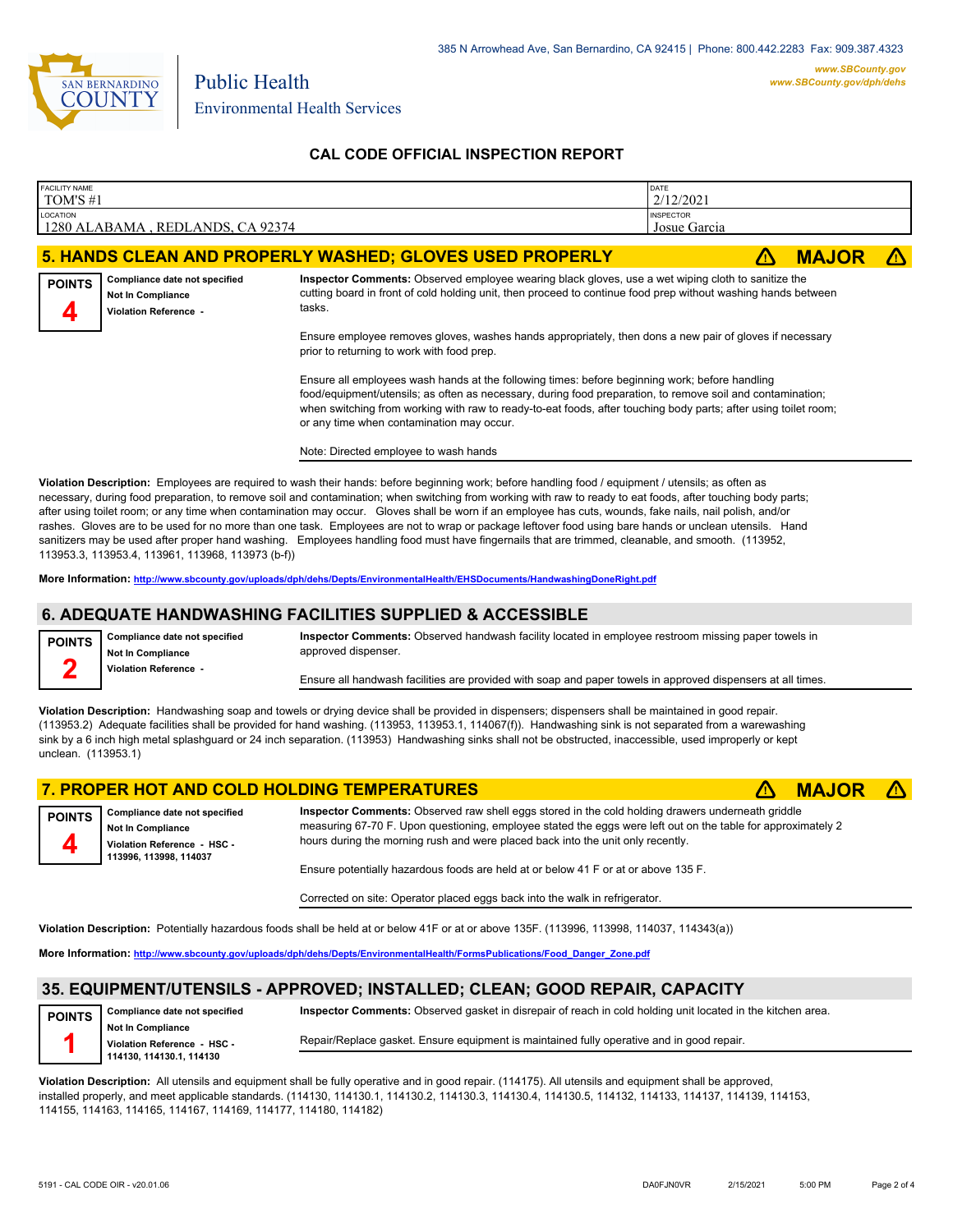

Environmental Health Services

Public Health

## **CAL CODE OFFICIAL INSPECTION REPORT**

| <b>FACILITY NAME</b>                                  | <b>DATE</b>                      |
|-------------------------------------------------------|----------------------------------|
| TOM'S #1                                              | 2/12/2021                        |
| LOCATION<br>1280<br>CA 92374<br>REDLANDS.<br>`ALABAMA | <b>INSPECTOR</b><br>Josue Garcia |

### **36. EQUIPMENT, UTENSILS AND LINENS: STORAGE AND USE**

**Compliance date not specified Not In Compliance POINTS 1**

**Inspector Comments:** Observed ice scoop stored with the handle in contact with the ice. No contamination of ice was observed.

**Violation Reference - HSC - 114074, 114081, 114119**

Ensure food scoops are stored in a manner that keeps the handles out of food.

**Violation Description:** All clean and soiled linen shall be properly stored; non-food items shall be stored and displayed separate from food and food-contact surfaces. (114185.3 - 114185.4)Utensils and equipment shall be handled and stored so as to be protected from contamination. (114074 - 114075, 114081, 114119, 114121, 114161, 114178, 114179, 114083, 114185, 114185.2, 114185.5) Pressurized cylinders must be securely fastened to a rigid structure. (114172)

## **38. ADEQUATE VENTILATION AND LIGHTING; DESIGNATED AREA**

**Compliance date not specified Not In Compliance Violation Reference - HSC - 114149, 114149.1 POINTS 1**

**Inspector Comments:** Observed lighting in the walk in refrigerator to be extremely poor. Unable to distinguish contents unless use of personal flashlight was exercised.

Repair/Replace light bulb. Ensure areas where food is prepared, stored, and served have adequate lighting to facilitate inspection.

**Violation Description:** Exhaust hoods shall be provided to remove toxic gases, heat, grease, vapors and smoke and be approved by the local building department. Canopy-type hoods shall extend 6" beyond all cooking equipment. All areas shall have sufficient ventilation to facilitate proper food storage. Toilet rooms shall be vented to the outside air by a screened openable window, an air shaft, or a light-switch activated exhaust fan, consistent with local building codes. (114149, 114149.1) Adequate lighting shall be provided in all areas to facilitate cleaning and inspection. Light fixtures in areas where open food is stored, served, prepared, and where utensils are washed shall be of shatterproof construction or protected with light shields. (114149.2, 114149.3, 114252, 114252.1)

#### **45. FLOORS, WALLS AND CEILINGS: BUILT, MAINTAINED, AND CLEAN**

| <b>POINTS</b> | Compliance date not specified<br>Not In Compliance | Inspector Comments: Observed heavy food build-up on the edges and floors of walk in refrigerator and walk<br>in freezer unit. |
|---------------|----------------------------------------------------|-------------------------------------------------------------------------------------------------------------------------------|
|               | Violation Reference - HSC -<br>114143 (d), 114266  | Clean floors of walk in refrigerator/freezer. Ensure floors are kept clean and in good repair.                                |

**Violation Description:** The walls / ceilings shall have durable, smooth, nonabsorbent, and washable surfaces. All floor surfaces, other than the customer service areas, shall be approved, smooth, durable and made of nonabsorbent material that is easily cleanable. Approved base coving shall be provided in all areas, except customer service areas and where food is stored in original unopened containers. Food facilities shall be fully enclosed. All food facilities shall be kept clean and in good repair. (114143 (d), 114257, 114266, 114268, 114268.1, 114271, 114272) Cleaning must be an approved dustless method. (114268.1) Mats and duckboards, if used, must be removable and easily cleanable. (114272) Open-air barbecues or wood-burning ovens floor surfaces must extend a minimum of five feet and be impervious or easily cleanable. (114143(d))

#### **IMPORTANT: Risk Based Inspection Frequency**

Food facilities that pose a higher risk level for causing foodborne illness will be subject to an additional inspection, to be billed at the hourly rate as provided in the San Bernardino Count[y Code Schedule of Fees. Facilitie](http://www.amlegal.com/nxt/gateway.dll/California/sanbernardinocounty_ca/title1governmentandadministration/division6countyfees/chapter2scheduleoffees?f=templates$fn=default.htm$3.0$vid=amlegal:sanbernardinocounty_ca$anc=JD_16.0213B)s that received one or more of the following will be elevated to a high risk tier:

- A score letter of "C" or lower on one of the last two graded inspections.
- A score letter of "B" on two of the last three graded inspections,
- Repeated "four (4) point violation Risk Factor" (critical violation codes 1-23) on the last two inspections, or
- · Four (4) or more critical violations (codes 1-23) noted during an inspection, or
- A permit suspension (closure) on your last graded inspection.

#### **Food Establishment Donor Survey**

Will you please take a few moments of your time to co[mplete our Food Establishment Donor Survey?](https://survey123.arcgis.com/share/626bb0fb21674c82832b0c0d557c5e80?field:faid=FA0000516&field:facility_name=TOM) The purpose of this survey is to learn about current food recovery and food waste reduction efforts and struggles throughout San Bernardino County.

The feedback from the survey will help us identify barriers and opportunities, and connect you with nearby charitable feeding organizations so you can donate your surplus food. Once you complete the survey, you can view your entry and connect with other donor food establishments and charitable feeding organizations in the fol[lowing Live Web Map.](https://arcg.is/WvjGb)

#### **Overall Inspection Comments**